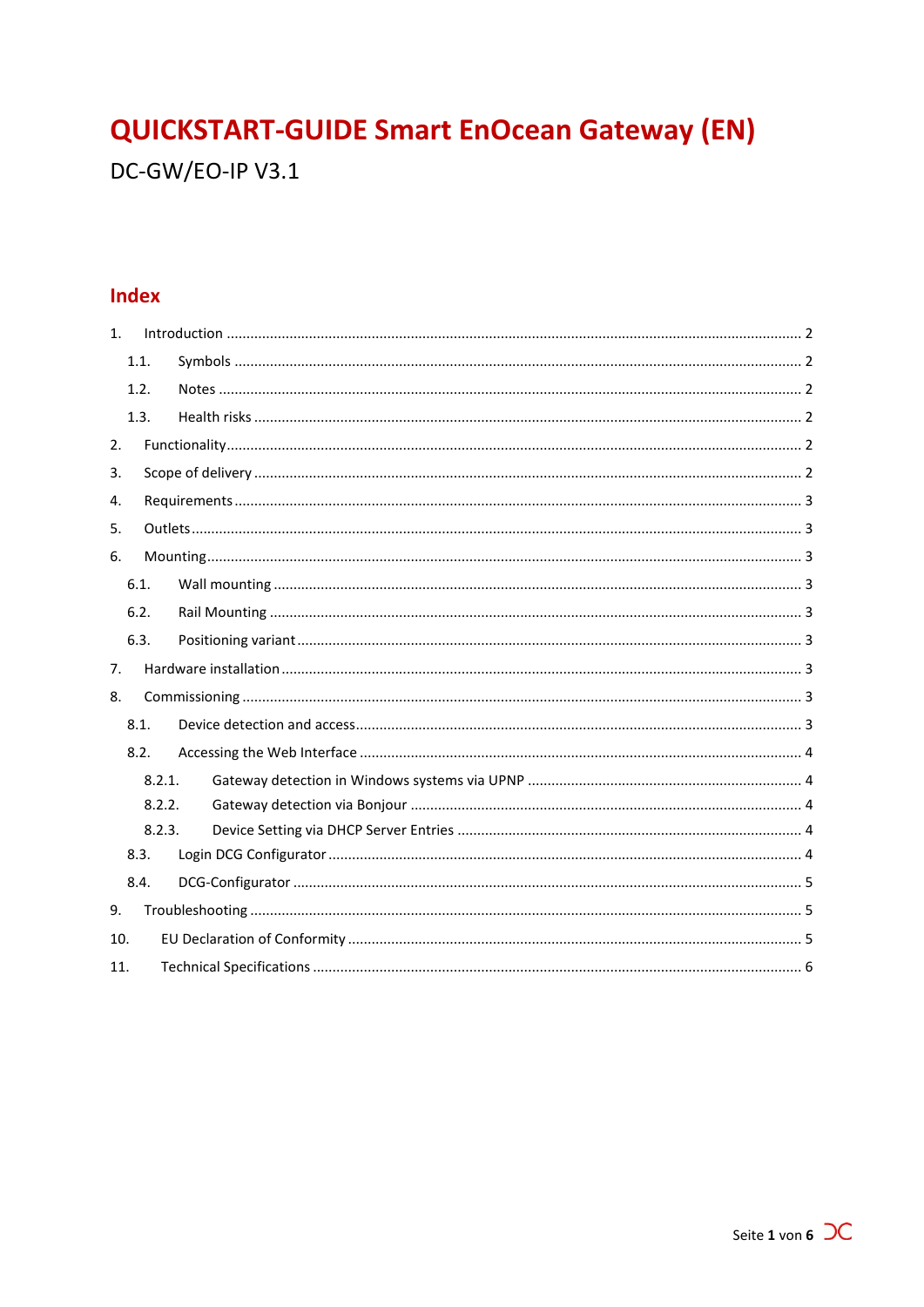## <span id="page-1-0"></span>**1. Introduction**

Please read this Quick Start Guide carefully before using the Gateway. For more information about the gateway, the software, and the latest documents, visit the website: www.enocean-gateway.eu.

## <span id="page-1-1"></span>**1.1. Symbols**



WARNING! Important information on hazards and risks!



NOTE! This section contains further important information!

## <span id="page-1-2"></span>**1.2. Notes**

Avoid placing the device in a metal housing. Such placement will affect the ability to communicate with other devices. If the device must be placed in a closed metal enclosure, make sure that the antenna is placed outside the cabinet.



Do not open the device! In the event of an error, please contact the manufacturer.

### <span id="page-1-3"></span>**1.3. Health risks**



Use the device only for the intended purpose. The device is only suitable for indoor use. Avoid exposing the device to moisture, dirt or dust. Avoid direct sunlight and other sources of heat.



FFAQs and downloads can be found at: www.enocean-gateway.eu In case of technical problems please contact our support: [support@digital-concepts.eu](mailto:support@digital-concepts.eu)

## <span id="page-1-4"></span>**2. Functionality**

The primary function of this product is to act as a communication bridge between EnOcean Wireless World and IP networks. EnOcean-certified sensors and actuators connected to the gateway can be controlled and retrieved via various interface commands. The EnOcean components are registered and administered via the device's web interface. System configuration is also possible with limited knowledge of EnOcean devices.

## <span id="page-1-5"></span>**3. Scope of delivery**

- A 1x Gateway
- B 1x Antenna
- C 1x Power Supply (110-230V Euro Adapter in, 5V 2A USB out)
- D 1x Bracket Mount**,** 4x Rubber foot, 4x srews (for wall mounting)
- E LAN Cable, 1m, RJ45-Stecker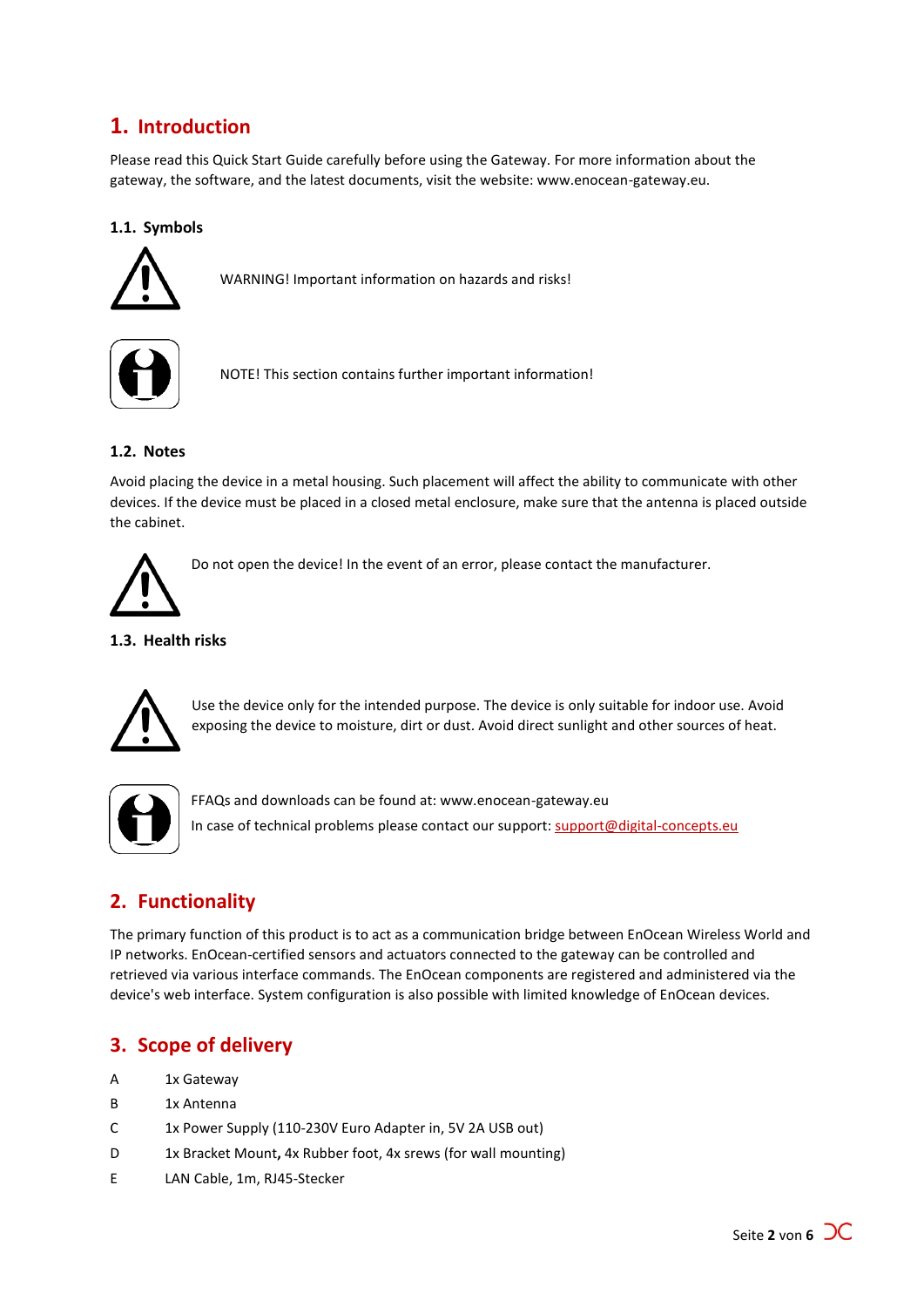## <span id="page-2-0"></span>**4. Requirements**

- stable and correctly configured network environment (with a DHCP server/router)
- CAT5 (or higher) network cable for connecting the gateway to a network
- Latest generation web browser to access the gateway's web interface (Google Chrome, Mozilla Firefox with Javascript enabled)
- Sensors and actuators should be within 20 meters of buildings and 40 meters of the gateway. These distances may vary depending on the structure of the building and the number of radio transmission devices.

## <span id="page-2-1"></span>**5. Outlets**

- LAN [RJ45] with activity and connection speed LEDs, USB [1x]
- Antenna connection [ANT], power supply [5V DC], reset, power LED

## <span id="page-2-2"></span>**6. Mounting**



When selecting a suitable location for mounting the device, make sure not to drill near electrical switches, sockets or cables.

### <span id="page-2-3"></span>**6.1. Wall mounting**

<span id="page-2-4"></span>The holes in the housing can be used to fix the device to a wall.

#### **6.2. Rail Mounting**

<span id="page-2-5"></span>Attach the DIN rail mounting clip to the back of the gateway with the supplied screw [D].

### **6.3. Positioning variant**

Remove the covers from the supplied self-adhesive feet [D] and attach them to the corners of the bottom of the Gateway.

## <span id="page-2-6"></span>**7. Hardware installation**

- Screw the antenna or antenna cable onto the antenna connector of the gateway.
- Connect the gateway directly to a router using the network cable [E] at a network outlet.  $\mathbf{r}$
- Connect the supplied power supply [C] to the gateway and plug it into a power outlet..



## <span id="page-2-7"></span>**8. Commissioning**

#### <span id="page-2-8"></span>**8.1. Device detection and access**

To access the device, it must first be found in the network. As soon as the IP address of the gateway is known, a computer in the same network can be accessed via the web interface.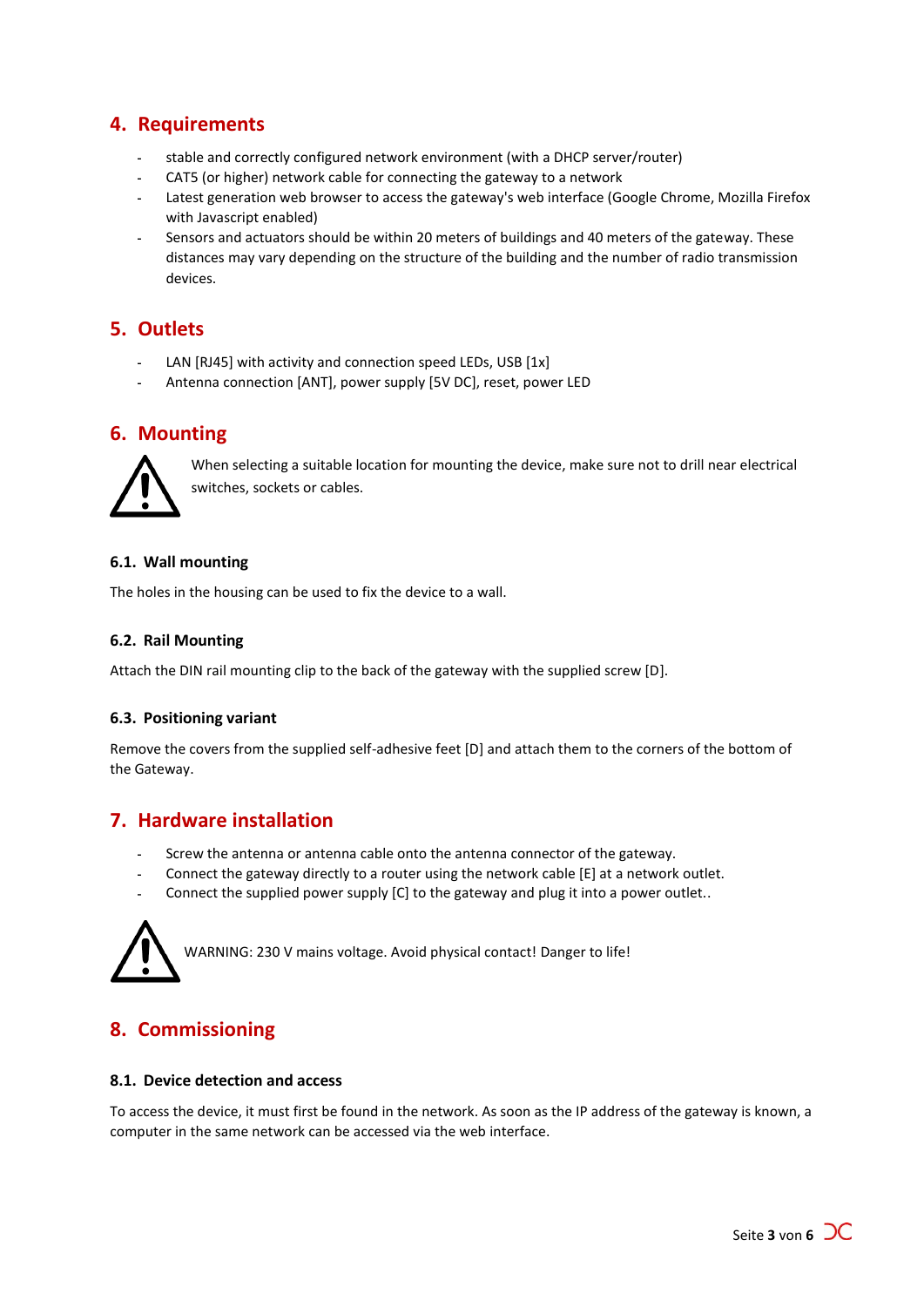### <span id="page-3-0"></span>**8.2. Accessing the Web Interface**

There are several ways to locate the gateway on the network once it has been turned on:

- UPNP for Windows Systems
- **•** Bonjour for Apple devices
- **DHCP Server Entries**

#### <span id="page-3-1"></span>**8.2.1. Gateway detection in Windows systems via UPNP**

UPNP is recommended when using a Windows operating system and a network environment where UPNP broadcasts are allowed.

- Start by opening the network menu item in Windows Explorer: (Start > Computer > Network)
- The gateway should now be listed under the group "Other devices".
- The entry shows the pre-installed device name and IP address.
- A double click opens the browser and takes you to the login screen. If you right-click on the properties, you will get additional information.



Note: In many business and industrial environments, UPNP is blocked by switches or routers. Please contact your network administrator if you have problems accessing the device.

#### <span id="page-3-2"></span>**8.2.2. Gateway detection via Bonjour**

Bonjour service is recommended when using MacOS or iOS environments. Your network environment must allow Bonjour communication. If you have difficulty finding the gateway, contact your network administrator.

- The gateway can be accessed by opening a web browser and entering the default name "dcgw" followed by the extension ".local". In most cases, entering "dcgw.local" in your browser will take you directly to the login screen.
- Alternatively, you can detect the device with a network program and access the device by entering the known IP address in the Safari browser address bar.

#### <span id="page-3-3"></span>**8.2.3. Device Setting via DHCP Server Entries**

If you have access to the local DHCP server, you should be able to identify the gateway by searching the DHCP address list for an entry named dcgw < local domain>. You can use the identified IP address to connect to the device.

#### <span id="page-3-4"></span>**8.3. Login DCG Configurator**

The first time you access the Web UI, you are prompted to create a password.

| DС<br><b>DIGITAL</b><br><b>CONCEPTS</b>                                                                                                                                                                                                                                                                                                                                                                          | Smart EnOcean Gateway v1.0.10<br><b>Gateway Online Manual</b> |  |  |  |  |  |                   |  |
|------------------------------------------------------------------------------------------------------------------------------------------------------------------------------------------------------------------------------------------------------------------------------------------------------------------------------------------------------------------------------------------------------------------|---------------------------------------------------------------|--|--|--|--|--|-------------------|--|
| Welcome to the Smart EnOcean Gateway!<br>To start using the gateway, you must set a password for the WebUI. If you forget the password, you will have to reset the<br>gateway so please remember it.<br>After you chose a password for the WebUI, you will need to choose passwords for the Simple API and the REST API before<br>you can start using them. This can be done in the menu "Admin   API Settings". |                                                               |  |  |  |  |  |                   |  |
|                                                                                                                                                                                                                                                                                                                                                                                                                  |                                                               |  |  |  |  |  | Password:         |  |
|                                                                                                                                                                                                                                                                                                                                                                                                                  |                                                               |  |  |  |  |  | Confirm password: |  |
| Change password                                                                                                                                                                                                                                                                                                                                                                                                  |                                                               |  |  |  |  |  |                   |  |
| Copyright 2014-2018 Digital Concepts                                                                                                                                                                                                                                                                                                                                                                             |                                                               |  |  |  |  |  |                   |  |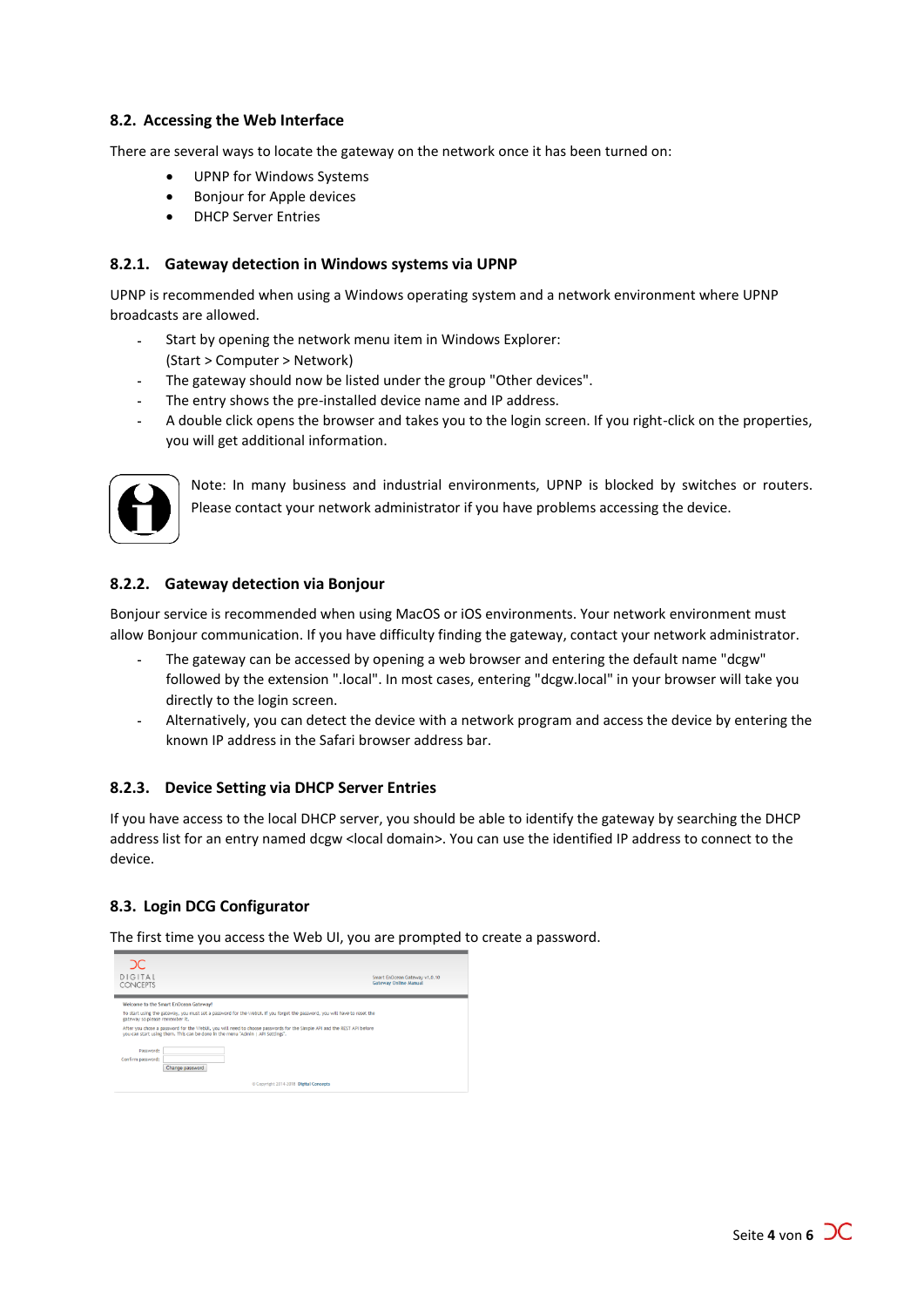Enter your previously configured password.



Configuration details and further steps can be found in the DCG Configurator manual. Download from www.enocean-gateway.eu in the support area.

### <span id="page-4-0"></span>**8.4. DCG-Configurator**

After logging in, the screen shown should appear. Please note that the GW name is predefined and can be changed by the user. For further information please click on the "Gateway Online Manual" (link in the upper right corner).

| DC<br><b>DIGITAL</b><br><b>CONCEPTS</b>              |                           |                                               | Smart EnOcean Gateway v1.0.10<br><b>Gateway Online Manual</b>                                                    |
|------------------------------------------------------|---------------------------|-----------------------------------------------|------------------------------------------------------------------------------------------------------------------|
| <b>Admin</b>                                         | <b>Dashboard</b>          |                                               |                                                                                                                  |
| Dashboard                                            | Version                   |                                               | Gateway Core: DC-GW/EO-IP v1.0.10 2018.11.06 09:51 4c312679                                                      |
| Password                                             |                           | Web User Interface: 1.0.10                    | Serial Number: 180822P000000                                                                                     |
| Date & Time<br><b>API Settings</b><br>Certificate    | State                     | Load: $4%$                                    | Date: 16.11.2018 13:09 CET<br>Uptime: 20 minutes                                                                 |
| Import / Export<br>System<br><b>Network Settings</b> | <b>LAN</b> Interface      | Gateway Name: dcgw                            | IP: 172.28.28.73<br>Netmask: 255.255.255.0<br>Gateway: 172.28.28.254                                             |
| <b>EnOcean</b>                                       | <b>API Settings</b>       | Filter unknown devices: On                    |                                                                                                                  |
| <b>Internet of Things</b><br>Logout                  |                           |                                               | Simple API Port: 9090 (TLS disabled)<br>Simple API Password: Password not set, service not accessible            |
|                                                      |                           | REST API Password for login "admin": 050BB440 | REST API Port: 8080 (using HTTP)<br>REST API Password for login "user": Password not set, service not accessible |
|                                                      | EnOcean Chip              | Number of devices: 1                          | Base ID: FEDA2000<br>FURID: 050BR440                                                                             |
|                                                      | <b>Internet of Things</b> | IBM Watson IoT Platform: on                   |                                                                                                                  |
|                                                      |                           | Copyright 2014-2018 Digital Concepts          |                                                                                                                  |

## <span id="page-4-1"></span>**9. Troubleshooting**

- If the device does not respond, disconnect the power supply for at least 20 seconds and reconnect the device.
- $\overline{a}$ If the gateway is still not responding, check all cable connections to the device. Make sure that the network activity LEDs indicate normal operation.
- If EnOcean devices are not working reliably, try moving the gateway to another location or removing sources of potential RF interference.

## <span id="page-4-2"></span>**10. EU Declaration of Conformity**

Digital Concepts GmbH hereby declares that the device complies with the essential requirements and relevant provisions of Directives 2014/53/EU and 2011/65/EU. The long version of the CE Declaration of Conformity can be found in English here: [http://enocean-gateway.eu/support/ce.](http://enocean-gateway.eu/support/ce)

Stuttgart, 27.09.2017 Oliver Fischer (CEO)